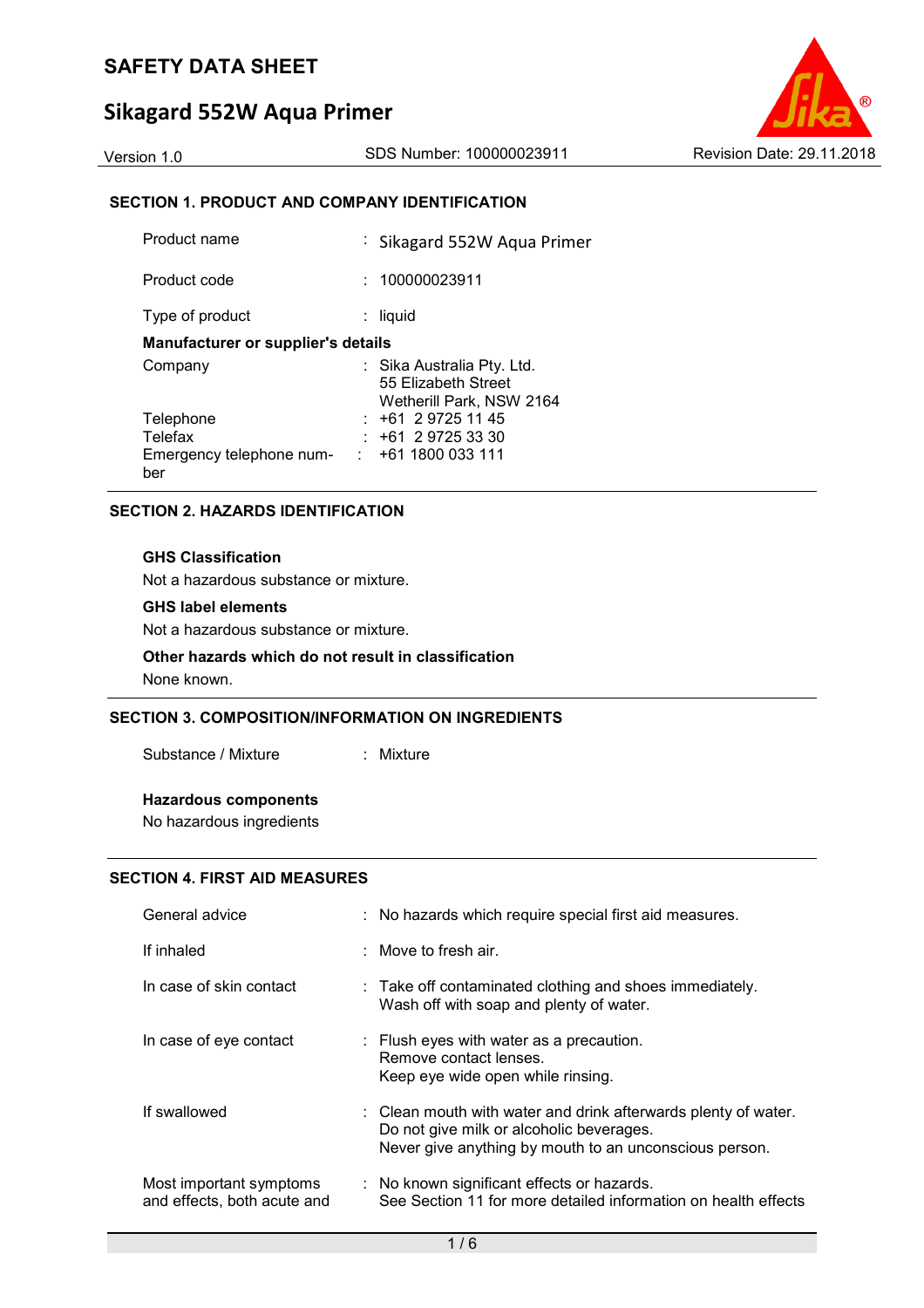# $\circ$

# **Sikagard 552W Aqua Primer**

| Version 1.0        | SDS Number: 100000023911 | Revision Date: 29.11.2018 |
|--------------------|--------------------------|---------------------------|
| delayed            | and symptoms.            |                           |
| Notes to physician | : Treat symptomatically. |                           |

### **SECTION 5. FIREFIGHTING MEASURES**

| Suitable extinguishing media                     | : Use extinguishing measures that are appropriate to local cir-<br>cumstances and the surrounding environment. |
|--------------------------------------------------|----------------------------------------------------------------------------------------------------------------|
| Hazardous combustion prod-<br>ucts               | : No hazardous combustion products are known                                                                   |
| Specific extinguishing meth-<br>ods              | : Standard procedure for chemical fires.                                                                       |
| Special protective equipment<br>for firefighters | : In the event of fire, wear self-contained breathing apparatus.                                               |

### **SECTION 6. ACCIDENTAL RELEASE MEASURES**

| Personal precautions, protec-<br>tive equipment and emer-<br>gency procedures | : For personal protection see section 8.                                                                     |
|-------------------------------------------------------------------------------|--------------------------------------------------------------------------------------------------------------|
| Environmental precautions                                                     | : No special environmental precautions required.                                                             |
| Methods and materials for<br>containment and cleaning up                      | : Wipe up with absorbent material (e.g. cloth, fleece).<br>Keep in suitable, closed containers for disposal. |

### **SECTION 7. HANDLING AND STORAGE**

| Advice on protection against<br>fire and explosion | : Normal measures for preventive fire protection.                                                                                                       |
|----------------------------------------------------|---------------------------------------------------------------------------------------------------------------------------------------------------------|
| Advice on safe handling                            | : For personal protection see section 8.<br>No special handling advice required.<br>Follow standard hygiene measures when handling chemical<br>products |
| Hygiene measures                                   | : When using do not eat or drink.<br>When using do not smoke.                                                                                           |
| Conditions for safe storage                        | : Keep container tightly closed in a dry and well-ventilated<br>place.<br>Store in accordance with local regulations.                                   |
| Materials to avoid                                 | : No special restrictions on storage with other products.                                                                                               |

### **SECTION 8. EXPOSURE CONTROLS/PERSONAL PROTECTION**

### **Components with workplace control parameters**

Contains no substances with occupational exposure limit values.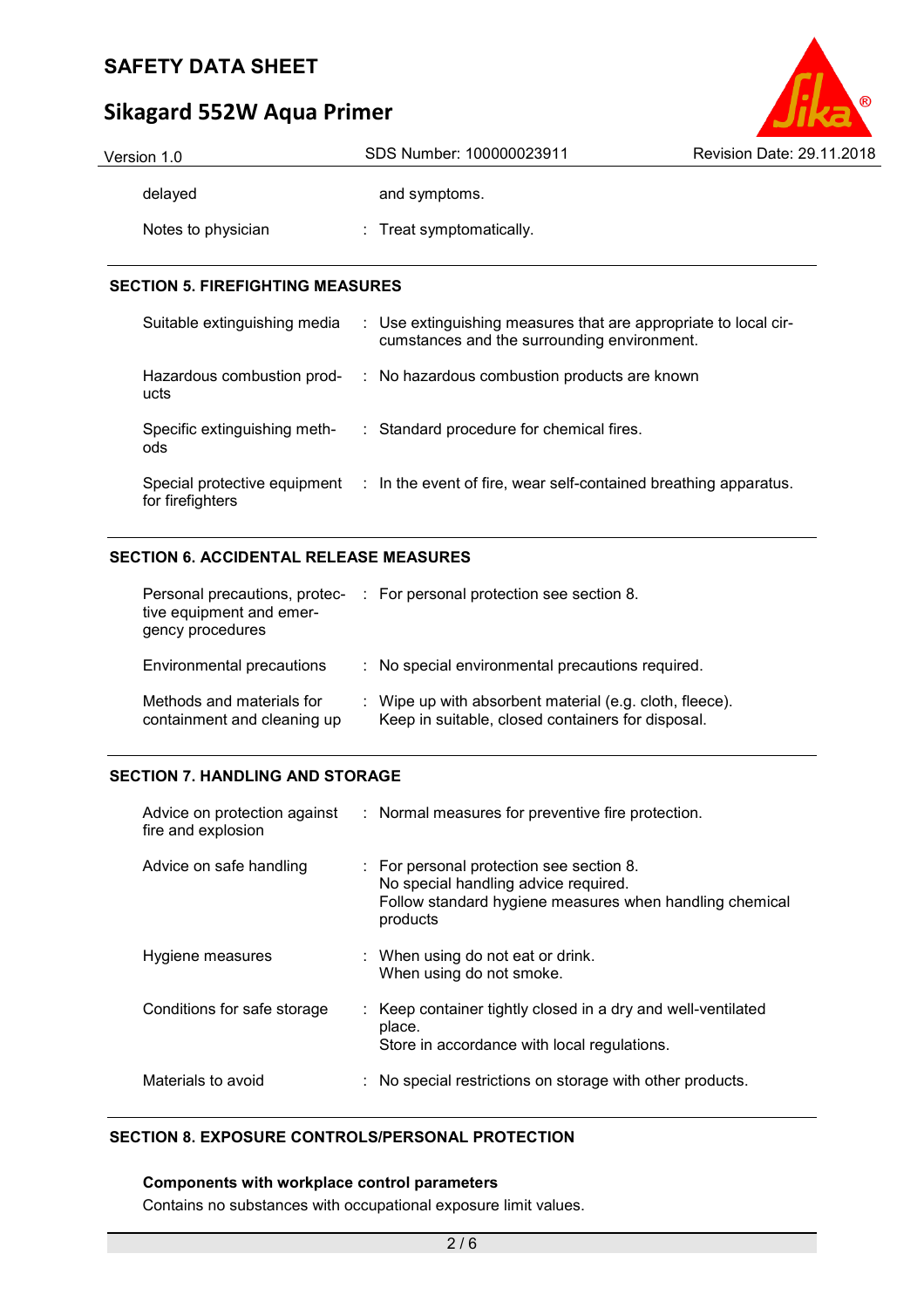# **Sikagard 552W Aqua Primer**



### **Personal protective equipment**

| Respiratory protection   | : Use respiratory protection unless adequate local exhaust<br>ventilation is provided or exposure assessment demonstrates<br>that exposures are within recommended exposure guidelines.<br>The filter class for the respirator must be suitable for the max-<br>imum expected contaminant concentration<br>(gas/vapour/aerosol/particulates) that may arise when han-<br>dling the product. If this concentration is exceeded, self-<br>contained breathing apparatus must be used. |
|--------------------------|-------------------------------------------------------------------------------------------------------------------------------------------------------------------------------------------------------------------------------------------------------------------------------------------------------------------------------------------------------------------------------------------------------------------------------------------------------------------------------------|
| Hand protection          | : Chemical-resistant, impervious gloves complying with an ap-<br>proved standard should be worn at all times when handling<br>chemical products if a risk assessment indicates this is nec-<br>essary.                                                                                                                                                                                                                                                                              |
| Eye protection           | : Safety eyewear complying with an approved standard should<br>be used when a risk assessment indicates this is necessary.                                                                                                                                                                                                                                                                                                                                                          |
| Skin and body protection | : Choose body protection in relation to its type, to the concen-<br>tration and amount of dangerous substances, and to the spe-<br>cific work-place.                                                                                                                                                                                                                                                                                                                                |

### **SECTION 9. PHYSICAL AND CHEMICAL PROPERTIES**

| Appearance                              | t. | liquid                              |
|-----------------------------------------|----|-------------------------------------|
| Colour                                  | t. | white                               |
| Odour                                   |    | No data available                   |
| <b>Odour Threshold</b>                  |    | No data available                   |
| рH                                      |    | ca. 9.3                             |
| Melting point/range / Freezing<br>point |    | : No data available                 |
| Boiling point/boiling range             | ÷. | No data available                   |
| Flash point                             |    | No data available                   |
| Evaporation rate                        |    | No data available                   |
| Flammability                            |    | No data available                   |
|                                         |    |                                     |
| Upper explosion limit                   |    | No data available                   |
| Lower explosion limit                   |    | No data available                   |
| Vapour pressure                         |    | 23 hPa (17 mmHg)                    |
| Relative vapour density                 |    | No data available                   |
| Density                                 |    | : ca. 1.00 g/cm3 (20 °C (68 °F) ()) |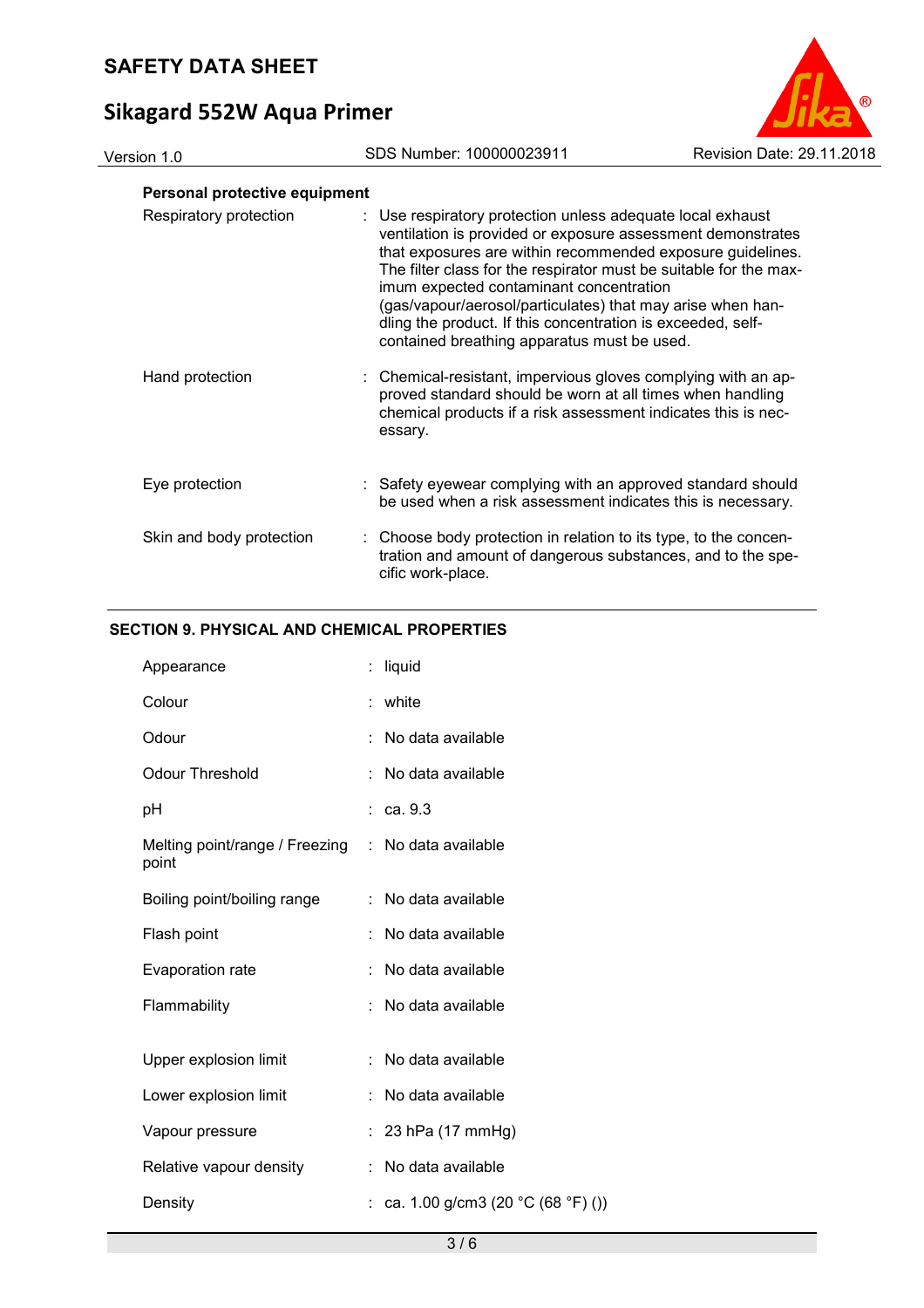# **Sikagard 552W Aqua Primer**



| Solubility(ies)<br>Water solubility        | : No data available   |
|--------------------------------------------|-----------------------|
| Solubility in other solvents               | : No data available   |
| Partition coefficient: n-<br>octanol/water | :   No data available |
| Auto-ignition temperature                  | : No data available   |
| Decomposition temperature                  | :   No data available |
| Viscosity, dynamic                         | No data available     |
| Viscosity, kinematic                       | :   No data available |
| Explosive properties                       | No data available     |
| Molecular weight                           | No data available     |
| VOC-EU (solvent)                           | : 6.49 q/l            |

### **SECTION 10. STABILITY AND REACTIVITY**

| Reactivity                                          | : No dangerous reaction known under conditions of normal use.          |  |  |
|-----------------------------------------------------|------------------------------------------------------------------------|--|--|
| Chemical stability                                  | : The product is chemically stable.                                    |  |  |
| tions                                               | Possibility of hazardous reac- : No hazards to be specially mentioned. |  |  |
| Conditions to avoid                                 | $\therefore$ No data available                                         |  |  |
| Incompatible materials                              | $\therefore$ No data available                                         |  |  |
| No decomposition if stored and applied as directed. |                                                                        |  |  |

### **SECTION 11. TOXICOLOGICAL INFORMATION**

**Acute toxicity**  No data available **Skin corrosion/irritation**  Not classified based on available information.

### **Serious eye damage/eye irritation**

Not classified based on available information.

### **Respiratory or skin sensitisation**

Skin sensitisation: Not classified based on available information. Respiratory sensitisation: Not classified based on available information.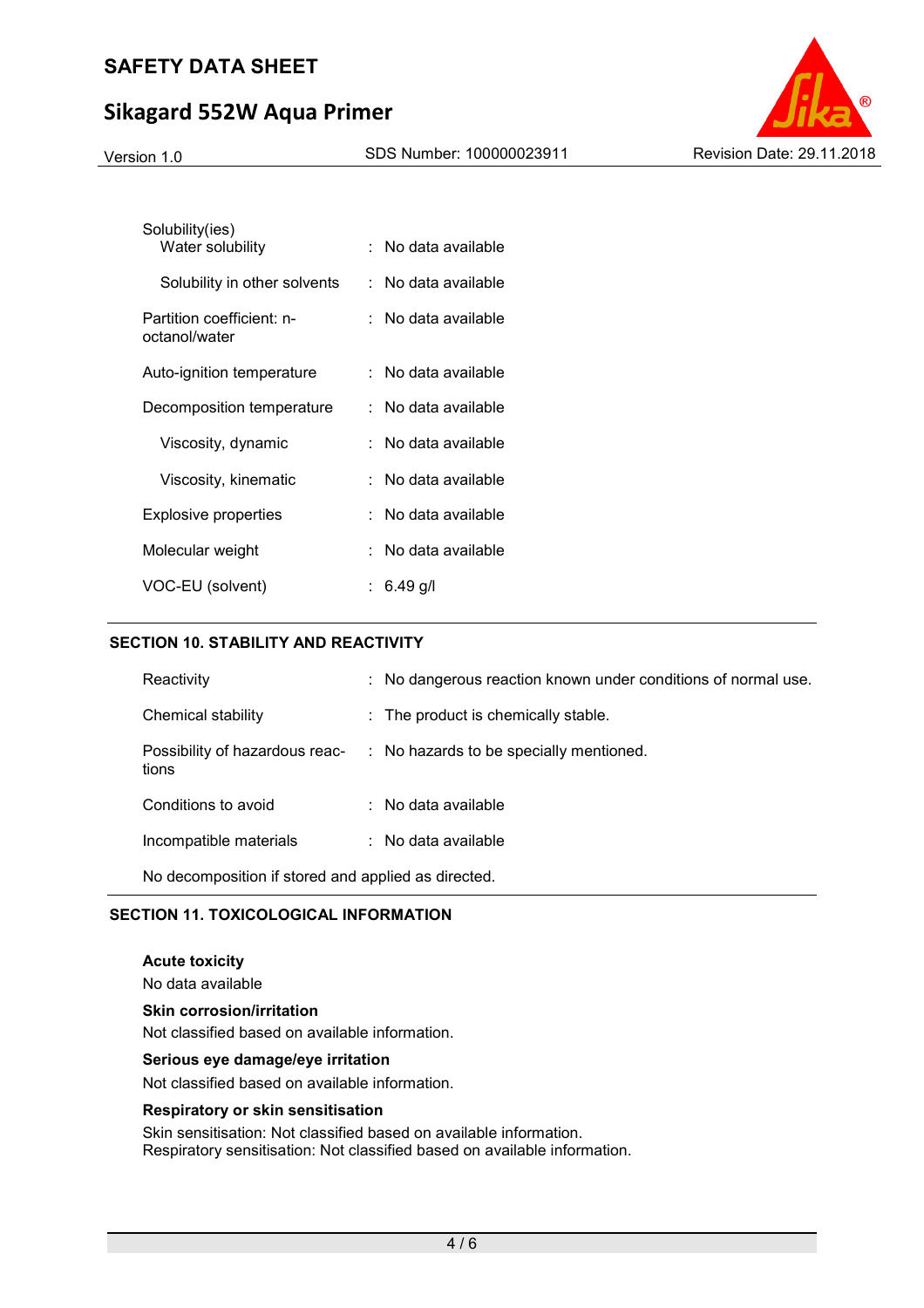# **Sikagard 552W Aqua Primer**



### **Chronic toxicity**

**Germ cell mutagenicity**  Not classified based on available information.

### **Carcinogenicity**

Not classified based on available information.

# **Reproductive toxicity**

Not classified based on available information.

### **STOT - single exposure**

Not classified based on available information.

### **STOT - repeated exposure**

Not classified based on available information.

### **Aspiration toxicity**

Not classified based on available information.

### **SECTION 12. ECOLOGICAL INFORMATION**

### **Ecotoxicity**

No data available

### **Persistence and degradability**

No data available

# **Bioaccumulative potential**

No data available **Mobility in soil** 

No data available

### **Other adverse effects**

### **Product:**

Additional ecological information : There is no data available for this product.

### **SECTION 13. DISPOSAL CONSIDERATIONS**

### **Disposal methods**

Contaminated packaging : Empty containers should be taken to an approved waste handling site for recycling or disposal.

### **SECTION 14. TRANSPORT INFORMATION**

### **International Regulations**

### **Transport in bulk according to Annex II of MARPOL 73/78 and the IBC Code**

Not applicable for product as supplied.